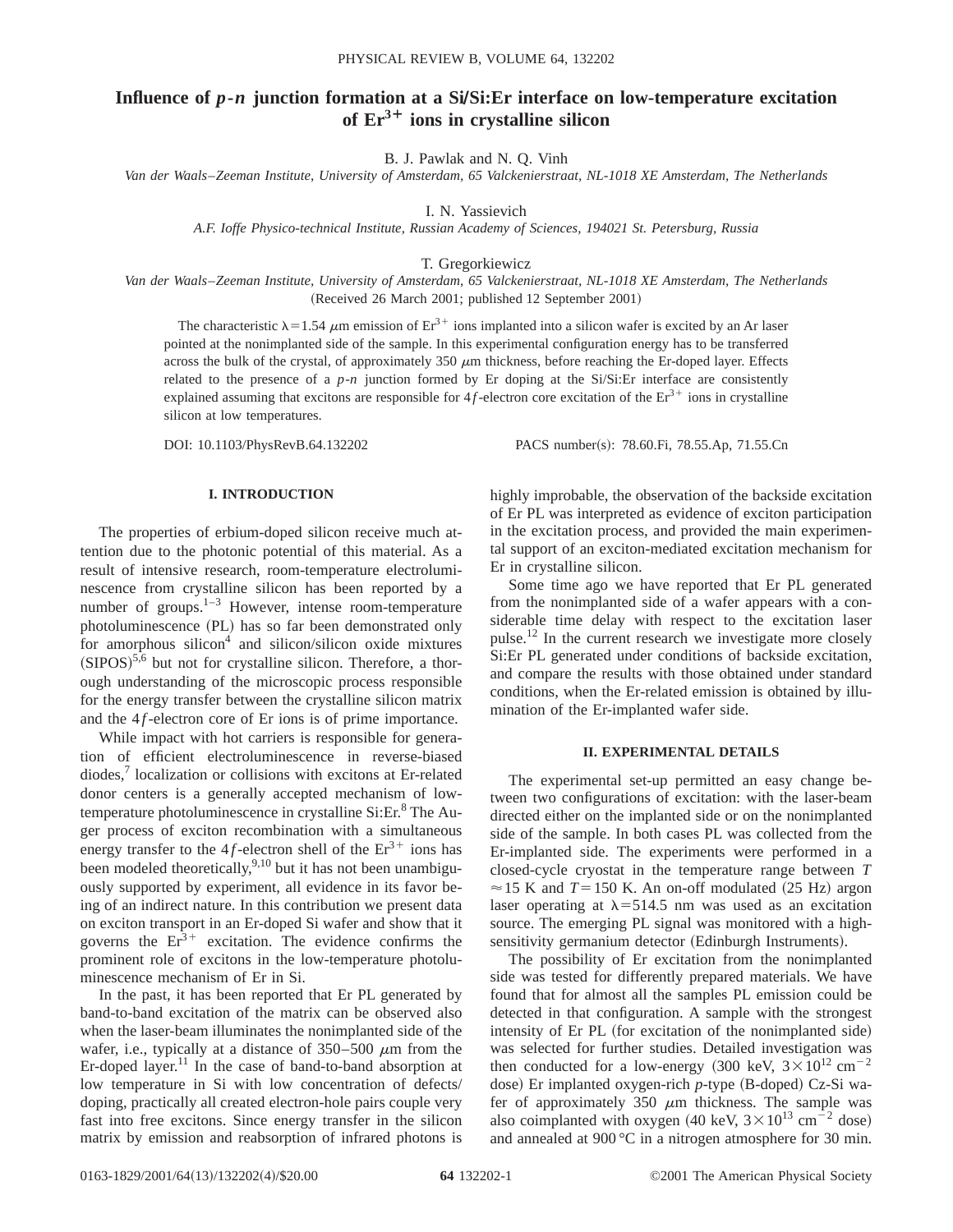

FIG. 1. PL spectra obtained for implanted (a) and nonimplanted side excitation  $(b, c, d)$ :  $(b)$  without electrical bias,  $(c)$  under forward, and  $(d)$  reverse bias. Note that the intensity scale is adjusted for  $(a)$ .

The PL spectrum of the sample was dominated by the *socalled* cubic Er center.

#### **III. EXPERIMENTAL RESULTS**

It has been frequently reported that Er implantation into crystalline silicon produces a variety of Er-related optically active centers.<sup>13</sup> These individual centers, which might differ by, e.g., details of their microstructure, could possess their own excitation mechanisms. Consequently, it seems plausible to imagine that the two different excitation regimes explored here could lead to activation of different Er-related centers. In order to check that possibility PL spectra obtained under implanted and nonimplanted side excitation were carefully compared. The result is depicted in Fig. 1, as can be seen both spectra differ in magnitude but are identical in their structure. We conclude therefore that the same optically active centers are excited in both experimental configurations, i.e., excitation diffusion across the bulk of the material does not influence the ''final'' excitation mechanism responsible for the energy transfer to the rare-earth ion core. We note that emission due to both free and (boron) bound excitons was also present in the observed PL spectrum.

Figure 2 compares the time development of the Er-related PL signal observed in the two experimental configurations. For reference, the laser signal is also shown. We notice that for illumination of the nonimplanted side, the PL signal appears with some delay with respect to the excitation pulse. In the experiment we have concluded that this delay is of the order of a few milliseconds, and that its actual magnitude depends on the laser power. This dependence is depicted in the inset of the figure. By extrapolation, one expects an infinite rise time of the signal at a zero power level.

### **IV. DISCUSSION**

We will first consider the case of excitation by a green-laser pointed at the wafer side opposite to the Erimplanted layer. In that case the relevant parameters are as follows: photon energy h $\nu=2.4$  eV, absorption coefficient  $\alpha$  $=10^4$  cm<sup>-1</sup>, and pumping intensity  $I=3\times10^{16}$  cm<sup>-2</sup>s<sup>-1</sup> for 0.4 mW, and a spot diameter of 2.2 mm. At low temperatures, for such a pumping-level excitonic-recombination



FIG. 2. Time dependence of the intensity of Er-related PL under implanted and nonimplanted side excitation. The laser pulse is also shown. In the inset, the delay time observed for the nonimplanted side excitation is plotted as a function of (inverse) laser power.

dominates, and practically all created electron-hole pairs transform into excitons. As a result we have an exciton source  $S(x,t)$  near the surface (at  $x=0$ ):  $S(x,t)$  $= \alpha Ig(t) \exp(-\alpha x)$ , where  $\alpha$  is the absorption coefficient, and  $g(t)$  describes the temporal evolution of the pump:  $g(t) = 1$  for  $0 < t \le t_0$ , and  $g(t) = 0$  for  $t > t_0$ , where the excitation laser is switched off at  $t = t_0$ . Due to a concentration gradient the excitons created near the nonimplanted surface diffuse into the bulk and toward the Er-doped layer near the opposite side of the sample. In what follows we will consider the exciton diffusion process in detail.

# **A. Exciton diffusion**

To analyze the exciton diffusion at distance *s*, we should find the solution on a semi-infinite straight line to the diffusion equation with a source of excitons near  $x=0$ 

$$
\frac{\partial N_{ex}}{\partial t} = D \frac{\partial^2 N_{ex}}{\partial x^2} - \frac{N_{ex}}{\tau_{ex}} + \alpha I g(t) \exp(-\alpha x), \tag{1}
$$

with boundary condition

$$
\frac{\partial N_{ex}}{\partial x} = 0 \quad \text{at } x = 0. \tag{2}
$$

Here  $N_{ex}$ , *D*, and  $\tau_{ex}$  are the exciton concentration, diffusion coefficient, and the exciton lifetime, respectively. The solution of this problem is given by: $^{14}$ 

$$
N_{ex}(x,t) = \int_0^t d\tau \int_{-\infty}^{\infty} d\xi \frac{\alpha I g(\tau)}{2\sqrt{\pi D(t-\tau)}} \exp\left[-\frac{(x-\xi)^2}{4D(t-\tau)} -\alpha\right] \xi \left[-\frac{t-\tau}{\tau_{ex}}\right].
$$
 (3)

From Eq. (3), we can get the exciton density flux  $j_{ex}(x,t)$  $=$  -  $D \partial N_{ex}/\partial x$  at the distance  $x = s \gg \alpha^{-1}$  and for time *t*  $\lt t_0$ ,

$$
j_{ex}(s,t) = \frac{I}{\sqrt{\pi}} \int_0^{t/\Delta t} dz \frac{1}{z^{3/2}} \exp\left[-\left(\frac{1}{z} + \frac{s^2}{4L^2}z\right)\right].
$$
 (4)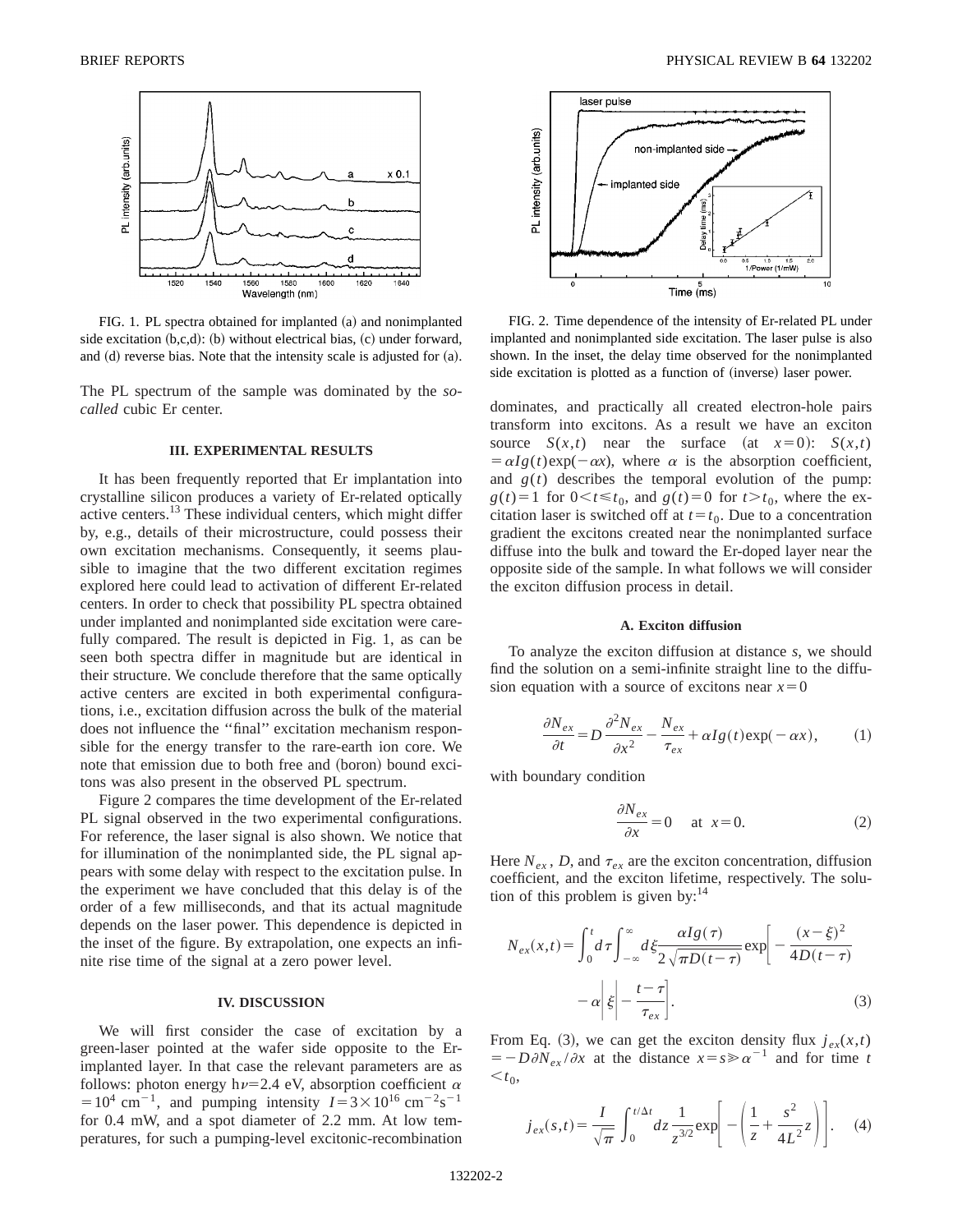In Eq. (4) we introduce parameter  $\Delta t = s^2/4D$  and the diffusion length of the excitons  $L = \sqrt{D \tau_{er}}$ . The parameter  $\Delta t$ determines the diffusion-related time delay, i.e. the time necessary for an exciton to arrive at distance *s* due to diffusion. For  $t \geq \Delta t$ , the exciton density flux becomes independent of time:  $j_{ex}(s,t) \rightarrow j_{ex}(s)$ . From Eq. (4) at  $t/\Delta t \rightarrow \infty$  (using the saddle approximation technique) we get

$$
j_{ex}(s) \simeq I \sqrt{\frac{\pi}{8}} \exp(-s/L). \tag{5}
$$

After switching off the pump, for  $t > t_0$ , the exciton density flux at  $x = s \ge \alpha^{-1}$  is given by

$$
j_{ex}(s,t) = \frac{I}{\sqrt{\pi}} \int_{(t-t_0)/\Delta t}^{t/\Delta t} dz \frac{1}{z^{3/2}} \exp\left[-\left(\frac{1}{z} + \frac{s^2}{4L^2}z\right)\right].
$$
 (6)

For a reasonable parameter value of  $D=90$  cm<sup>2</sup>s<sup>-1</sup> Ref. 15, the time delay  $\Delta t = s^2/4D$  due to diffusion for the distance of  $s \approx 350 \mu m$  is about 3.5  $\mu s$ . Although the exciton diffusion constant  $D=90 \text{ cm}^2\text{s}^{-1}$  was obtained for a highpurity material and should therefore be taken as an upper limit, we note that the experimentally measured delay (see Fig. 2) exceeds the estimated value by 3 orders of magnitude. Therefore we conclude that the exciton diffusion itself cannot lead to such a long delay, and that another explanation has to be considered. As a possible mechanism we suppose that the long delay time could be induced by destruction of the depletion region associated with a *p*-*n* junction that could appear in the silicon substrate due to Er doping.

#### **B. Exciton flux across** *p***-***n* **junction**

It is generally accepted<sup>7</sup> that erbium implantation into silicon leads to the formation of donor centers with ionization energies in the 0.1–0.25 eV range and whose concentration is comparable to that of the Er ions. The sample under investigation was prepared from *p*-type Si doped by boron with a concentration of  $N_B$ =10<sup>15</sup> cm<sup>-3</sup>. Since the Er concentration in the implanted layer is  $\sim 10^{18}$  cm<sup>-3</sup>, even if not all the Er ions form donors, a *p*-*n* junction should occur in equilibrium at the boundary with the Er-implanted layer. In view of the higher doping level, the width of the depletion region is controlled by boron doping, and at low temperatures is given by

$$
W \cong \sqrt{\frac{\varepsilon (E_g - (E_D + E_B)/2)}{2\pi e^2 N_B}},\tag{7}
$$

where  $E_g$  is the energy gap,  $E_D$  and  $E_B$  are the binding energies of the Er-related donors and boron acceptors, respectively,  $e$  is the electron charge, and  $\varepsilon$  is the dielectric constant of silicon. The calculated depletion region of about 1  $\mu$ m is situated predominantly in the *p*-type layer. In the Er-doped layer, the width of the depletion region is  $W_D$  $W \times (N_B/N_D)$ , where  $N_D$  is the Er-related donor concentration. The negative charge  $(-N_BW)$  is accumulated in the depletion region of the *p*-type layer, and the same positive charge  $(+N_DW_D=N_BW)$  is in the *n*-type layer. The resulting maximum electric field in the depletion region reaches approximately  $10^4$  V/cm. In such a high electric field the excitons are easily destroyed by tunneling enhancement due to the Poole-Frenkel effect. Thus, excitons arriving at the *p*-*n* junction are divided into electron-hole pairs. Subsequently holes are captured by negatively charged boron ions and electrons become localized at charged donors. Excitons will start to appear in the Er-doped layer and excite Er only after the depletion region has been removed due to charge compensation. The time  $\delta t$ , which is needed for the destruction of the *p*-*n* junction can be found from the equation:

$$
\int_0^{\delta t} dt j_{ex}(s,t) = N_B W,\tag{8}
$$

where  $j_{ex}(s,t)$  is given by Eq. (4). If the diffusion process is fast we soon arrive at stationary conditions, and instead of Eq.  $(8)$ , we can use the following relation for finding the delay time  $\delta t$  [taking into account Eq.  $(5)$ ]

$$
\delta t \frac{\sqrt{\pi}}{2\sqrt{2}} I \exp(-s/L) = N_B W.
$$
 (9)

We will now use the above formula to estimate the diffusion length *L*. With the experimentally obtained value of the delay time  $\delta t$  in the millisecond range, we get  $L \approx 60 \mu$ m. Such a diffusion length corresponds to an exciton lifetime of  $\tau_{ex}$  $\approx 0.4 \mu$ s. In our experiment the lifetime of the free excitons is controlled by capture at neutral boron acceptors. This assumption is supported by the observation of bound-exciton luminescence for nonimplanted side excitation. In this case we have

$$
\frac{1}{\tau_{ex}} = N_B \sigma_{ex} \langle v \rangle, \tag{10}
$$

where  $\langle v \rangle$  and  $\sigma_{ex}$  are the thermal velocity and capture cross section of free excitons, respectively. The calculated exciton lifetime corresponds to  $\sigma_{ex} \approx 1.2 \times 10^{-15}$  cm<sup>2</sup>, which is a reasonable value. Therefore we conclude that the presence of the *p*-*n* junction can lead to the observed delay time.

Also we note that from Eq. (9) we get  $\delta t \propto 1/I$ , which is also supported by experiment, see Fig. 2.

# **C. Bias effect on delay time**

In order to verify the validity of the proposed mechanism and to relate the experimentally observed long onset time of the Er-PL excited in the backside configuration to exciton dissociation at a *p*-*n* junction, we first tried to observe the effect in a sample prepared in an identical manner but from an *n*-type silicon substrate—P-doped Cz Si  $[P] \approx 10^{15}$  cm<sup>-3</sup>. This turned out to be inconclusive, in view of the weaker PL considerably larger laser powers had to be used for excitation. Therefore, while no delay was observed in the experiment, we were not able to unambiguously decide whether that was caused by a reduction of the depletion region or by the increased laser power.